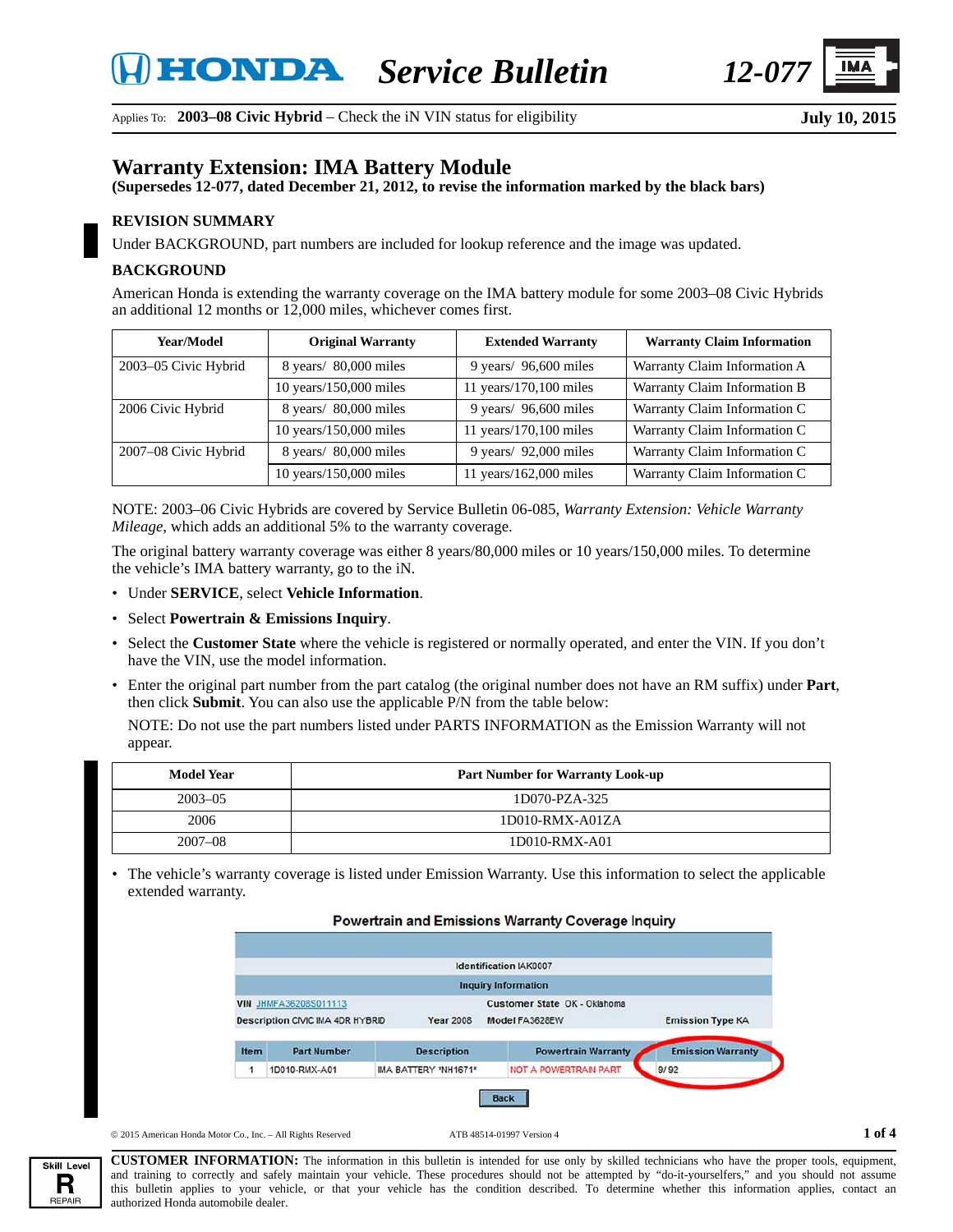### **CUSTOMER NOTIFICATION**

Customers of affected 2003–08 Civic Hybrids were notified of this warranty extension.

Before doing work on a vehicle, verify its eligibility by doing an iN VIN status inquiry.

## **CORRECTIVE ACTION**

Diagnose the IMA battery problem, and replace the IMA battery if needed.

## **PARTS INFORMATION**

NOTE: To order a replacement battery, refer to Service Bulletin 10-061, *IMA Battery Exchange Program*.

2003–05 Civic IMA Battery: P/N 1D070-PZA-335RM

2006–08 Civic IMA Battery: P/N1D070-RMX-A80RM

## **WARRANTY CLAIM INFORMATION A**

| <b>Operation Number:</b> | 1181R6                                                                                     |
|--------------------------|--------------------------------------------------------------------------------------------|
| <b>Flat Rate Time:</b>   | 1.7 hours (includes diagnosis,<br>IMA battery replacement, and<br>junction board transfer) |
| <b>Failed Part:</b>      | $P/N 1D010-RMX-A01ZA$                                                                      |
| Defect Code:             | 5E300                                                                                      |
| Symptom Code:            | S7000                                                                                      |
| Skill Level:             | Repair Technician                                                                          |
|                          |                                                                                            |

# **WARRANTY CLAIM INFORMATION B**

| <b>Operation Number:</b> | 1181R7                                                                                     |
|--------------------------|--------------------------------------------------------------------------------------------|
| Flat Rate Time:          | 1.7 hours (includes diagnosis,<br>IMA battery replacement, and<br>junction board transfer) |
| Failed Part:             | $P/N 1D010-RMX-A01ZA$                                                                      |
| Defect Code:             | 5E300                                                                                      |
| <b>Symptom Code:</b>     | S7100                                                                                      |
| Skill Level:             | Repair Technician                                                                          |

## **WARRANTY CLAIM INFORMATION C**

| <b>Operation Number:</b> | 1181R8                                                                                     |
|--------------------------|--------------------------------------------------------------------------------------------|
| <b>Flat Rate Time:</b>   | 1.7 hours (includes diagnosis,<br>IMA battery replacement, and<br>junction board transfer) |
| <b>Failed Part:</b>      | $P/N 1D010-RMX-A01ZA$                                                                      |
| Defect Code:             | 5E300                                                                                      |
| Symptom Code:            | S7200                                                                                      |
| Skill Level:             | Repair Technician                                                                          |
|                          |                                                                                            |

# **DIAGNOSIS**

Diagnose the problem with the IMA battery. Refer to the applicable service manual or online, enter keywords **HOW TO**, and select **How to Troubleshoot the IMA System**.

### **REPAIR PROCEDURE**

The following service manual procedures have been used in full or in part within this service bulletin. For more detail on these procedures, refer to the appropriate service manual, or view them online.

- 12 Volt Battery Terminal Disconnection and Reconnection
- IPU Lid Removal/Installation
- Rear Seat Removal/Installation
- IMA System Service Precautions

NOTE: You will need to transfer the junction board from the original battery module to the replacement battery module. Make sure that you review Service Bulletin 12-048, *Junction Board Replacement (IMA Battery Module Replacement and Transfer of Junction Board)* and complete the required training modules before starting this procedure.

- 1. Make sure the ignition switch is in LOCK (0).
- 2. Do the battery terminal disconnection procedure.
- 3. Remove the rear seat-back and the rear seat cushion.
- 4. Remove the battery module switch lid.

### *2006-08 Shown (2003-05 similar)*

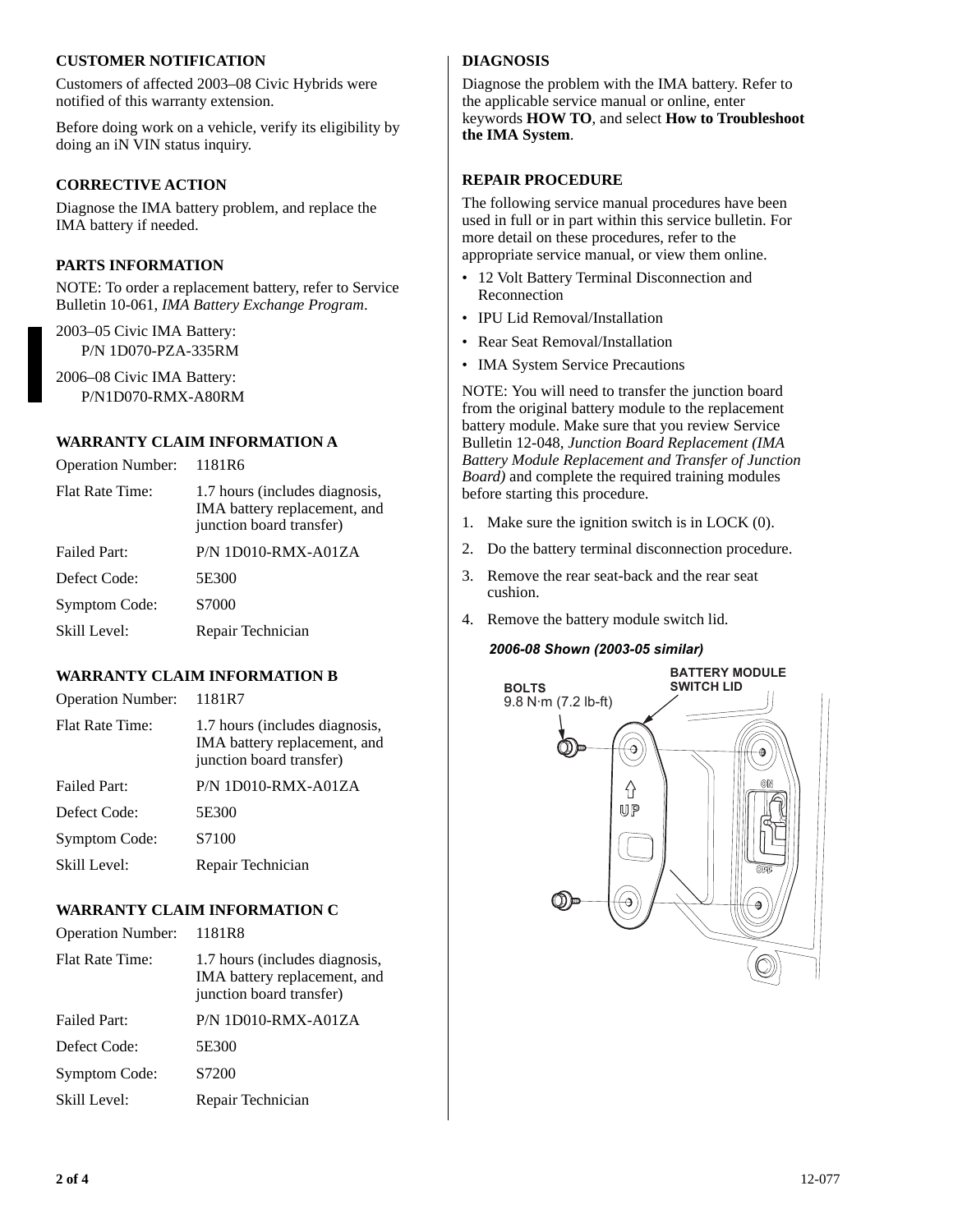5. Turn the battery module switch OFF.



6. Remove the IPU lid.

### *2006-08 Shown (2003-05 similar)*



- 7. 2003–05 Models: Remove the battery module.
	- Disconnect the connectors, the Y capacitor ground, and the high voltage cables, and wrap the cables with insulating tape.
	- Disconnect the clips.
	- Remove the battery bracket.
	- Remove the four bolts.

## *Disconnect the module harnesses:*